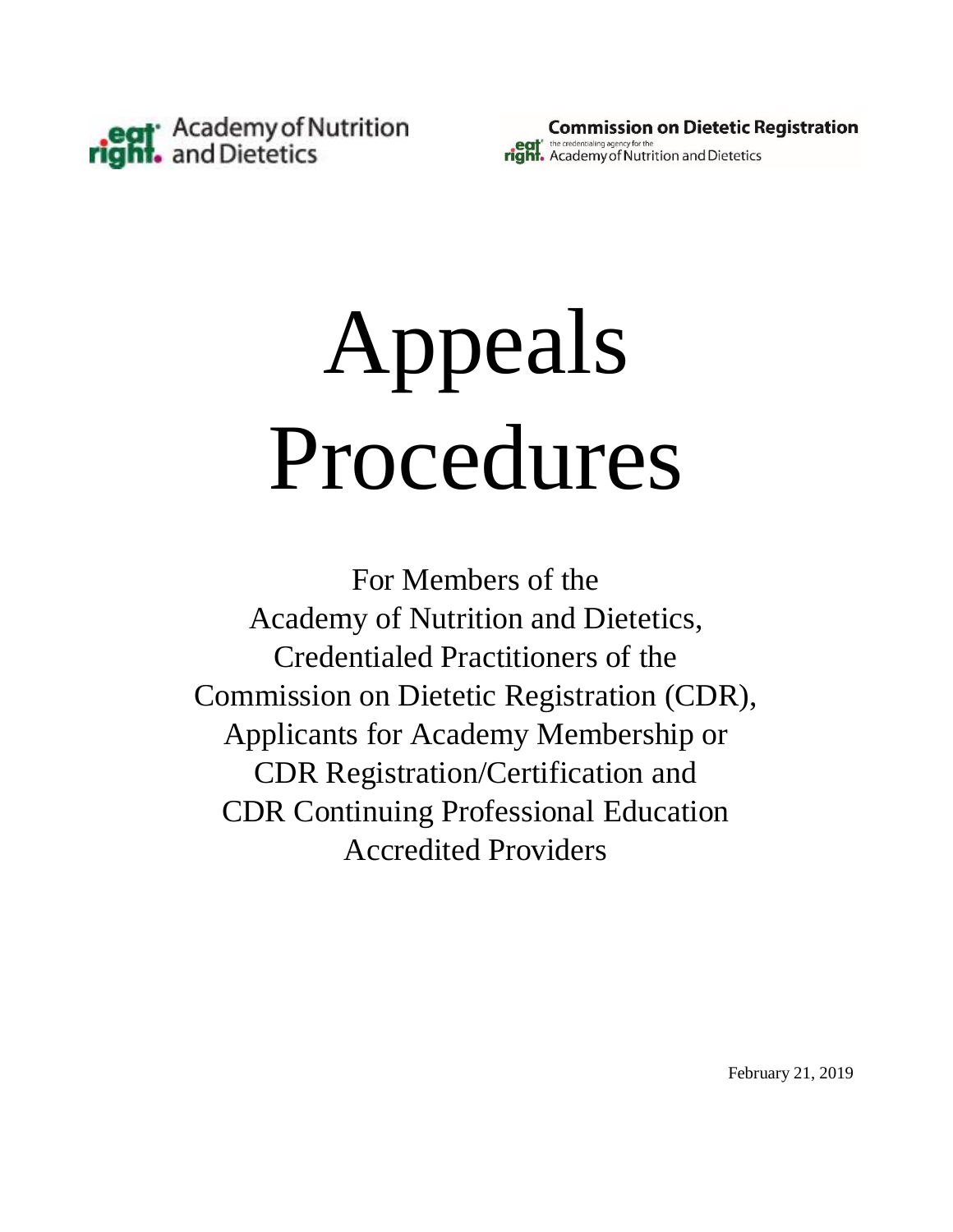## ACADEMY OF NUTRITION AND DIETETICS COMMISSION ON DIETETIC REGISTRATION

# **CONTENTS**

## Appeals Procedures for Members of the Academy of Nutrition and Dietetics, CDR Credentialed Dietetics Practitioners, and Applicants for Academy Membership or CDR Registration

| $\mathbf{I}$ . |  |
|----------------|--|
| II.            |  |
|                |  |
|                |  |
|                |  |
|                |  |
| III.           |  |
|                |  |
|                |  |
|                |  |
|                |  |
|                |  |
| IV.            |  |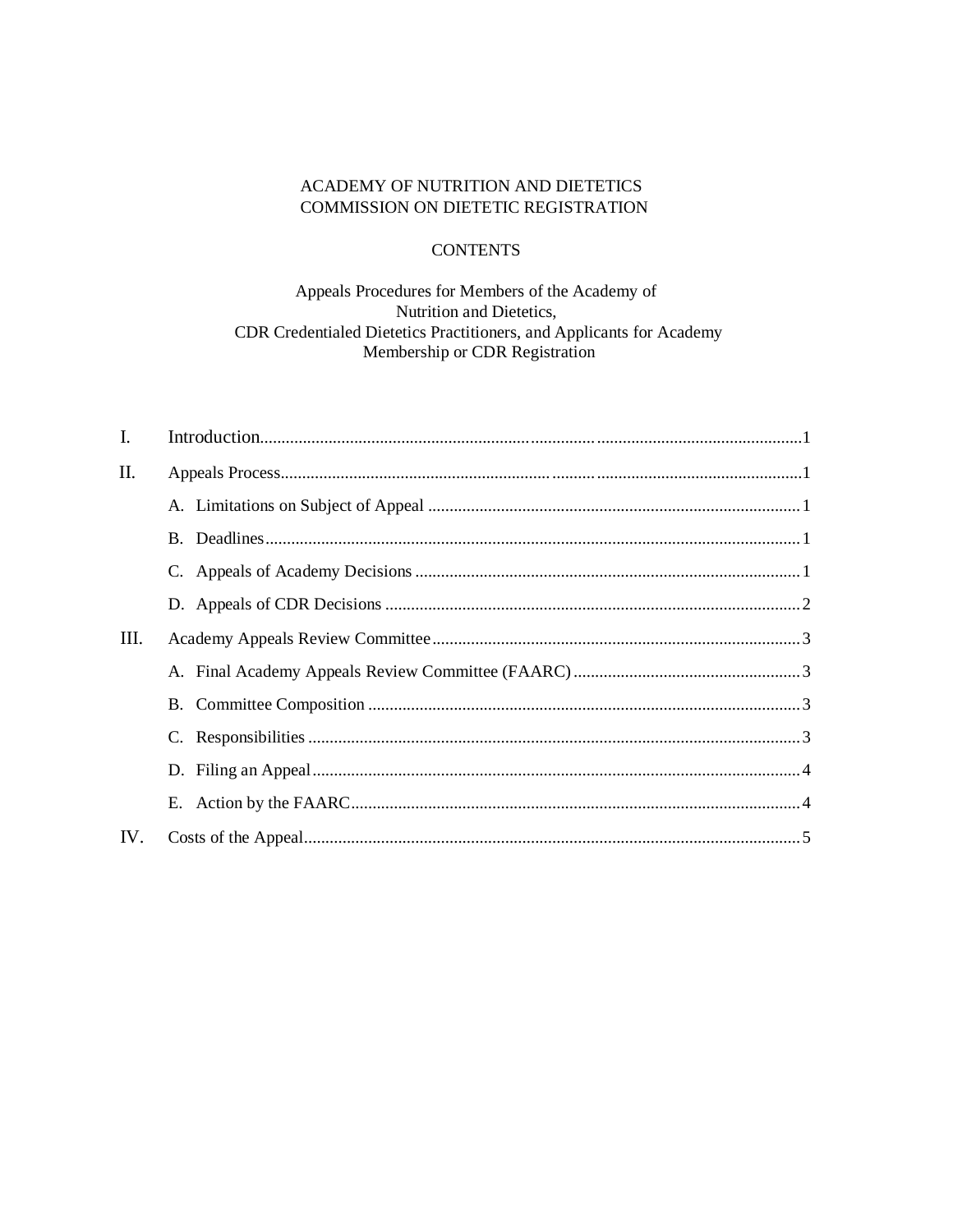#### I. Introduction

This document sets forth the procedure by which members of the Academy of Nutrition and Dietetics (Academy), practitioners credentialed by the Commission on Dietetic Registration (CDR), applicants for Academy membership or CDR registration/certification and CDR Continuing Professional Education Accredited Providers who are the subject of an action or decision by the Academy or CDR that affects their membership or registration/certification or accreditation status ("appellants") may appeal the adverse action or decision. This process shall not apply to matters for which separate procedures have been adopted, such as ethics violations and removal of officers; to actions affecting broad classes of members, registrants or applicants that are taken or approved by the governing bodies of the Academy or CDR; or to matters of membership eligibility within the exclusive responsibility of the Member Services Advisory Committee (MSAC) and registration eligibility requirements established by CDR.

II. Appeals Process

The process set forth below shall be followed for the appeal of any Academy or CDR decision that is eligible to be appealed:

A. Limitations on Subject of Appeal

An appellant may appeal decisions of the Academy or CDR that falls within the following terms and elsewhere in this Procedure.

- 1. Examination specific appeals that can be considered are:
	- a. being deemed ineligible to take an exam,
	- b. test site issue resulting in an unsuccessful result,
	- c. rescheduling of an exam by the testing vendor,
	- d. medical or personal emergency, or
	- e. denial of a recertification application.
- 2. Appeals regarding the following will not be accepted:
	- f. the receipt of a failing score on a CDR examination,
	- g. the examination or other measurement tool or individual test items, or
	- h. test content validity.
- B. Deadlines

Where these procedures require the appellant in the course of the appeal to file appeals or related materials within a specific time period, the body hearing the appeal shall have the authority to extend the deadlines or to accept submissions beyond the deadline in the interests of fairness and justice.

C. Appeals of Academy Decisions

Within thirty (30) calendar days after receiving a final adverse decision in writing from the Academy or CDR, an appellant wishing to appeal the decision must file an initial written appeal by sending to the appropriate Academy staff a statement setting forth the basis for the appeal and any supporting documentation. If the appeal does not contain all the information required for consideration of the appeal, it will be returned to the appellant, who will be given twenty-one (21) calendar days to resubmit it. Failure to furnish the required information within twenty-one (21) calendar days will result in the dismissal of the final appeal. Once all the necessary information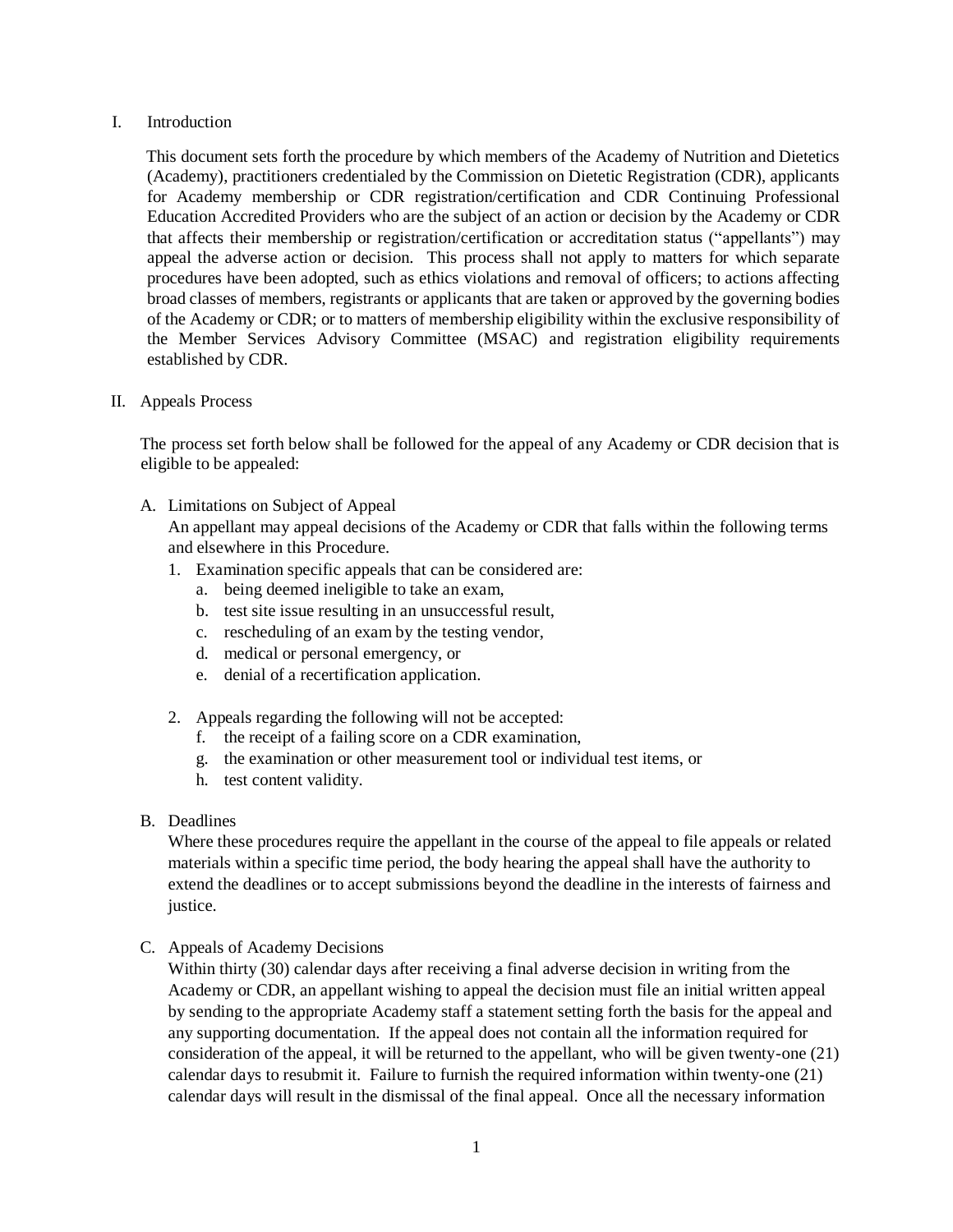is submitted, the Academy staff will forward the appeal to the Academy Vice President with responsibility for the subject matter involved in the appeal. The Vice President, in consultation with the staff and Academy General Counsel, shall have the authority to grant or deny the redress sought by the appellant.

- 1. After reviewing the initial appeal, the Academy Vice President to whom the appeal is directed will issue a decision in writing to the appellant as soon as practicable.
- 2. If this decision fails to grant the redress sought by the appellant, the appellant may file a final appeal with the Final Academy Appeals Review Committee. (Section III)

#### D. Appeals of CDR Decisions

1. First Level Appeal

Within thirty (30) calendar days after receiving an adverse decision in writing from CDR regarding an appellant's registration, continuing education credits, or other appealable subject matter, the appellant wishing to appeal the decision must file an initial written appeal by sending to the Senior Director of CDR (the "Director"), within thirty (30) calendar days after notification of the decision, a statement setting forth the basis for the appeal, any supporting documentation, and an Appeal Review Fee in the amount of \$20.00. If the appeal does not contain all information required for consideration of the appeal, or the requisite fee, it will be returned to the appellant, who will be given twenty-one (21) calendar days to resubmit it. Failure to furnish the required information within twenty-one (21) calendar days will result in the dismissal of the appeal. Once the appeal has been properly submitted, the Director will refer the matter to the Chair of the CDR Appeals Panel, who will consider the appeal at its next regularly scheduled meeting.

- a. The Chair of the CDR Appeals Panel shall be appointed by the Chair of CDR to serve a one-year term. The Appeals Panel Chair shall in turn appoint no fewer than five (5) persons, who shall be registered dietitians or dietetic technicians registered, to serve a oneyear term. The Panel will meet monthly to consider appeals petitions.
- b. The Director will notify the appellant of the decision of the CDR Appeals Panel within fifteen (15) calendar days after the decision. Notification of the decision will be sent by a secured delivery service that will reliably document receipt of the materials.
- 2. Second Level Appeal

An appellant whose appeal to the CDR Appeals Panel has been denied in whole or part may appeal the decision to the entire Commission on Dietetic Registration (CDR). To do so, the appellant may send a further written appeal and the basis for such an appeal, along with an additional \$20.00 Appeal Review Fee, to the Director within thirty (30) calendar days after receiving notification of the decision. If the appeal does not contain all information required for consideration of the appeal, or the requisite fee, it will be returned to the appellant, who will be given twenty-one (21) calendar days to resubmit it. Failure to furnish the required information within twenty-one (21) calendar days will result in the dismissal of the appeal. Once the appeal has been properly submitted, the Director will refer the matter to the Chair of the Commission for a hearing at the next regularly scheduled meeting of the Commission.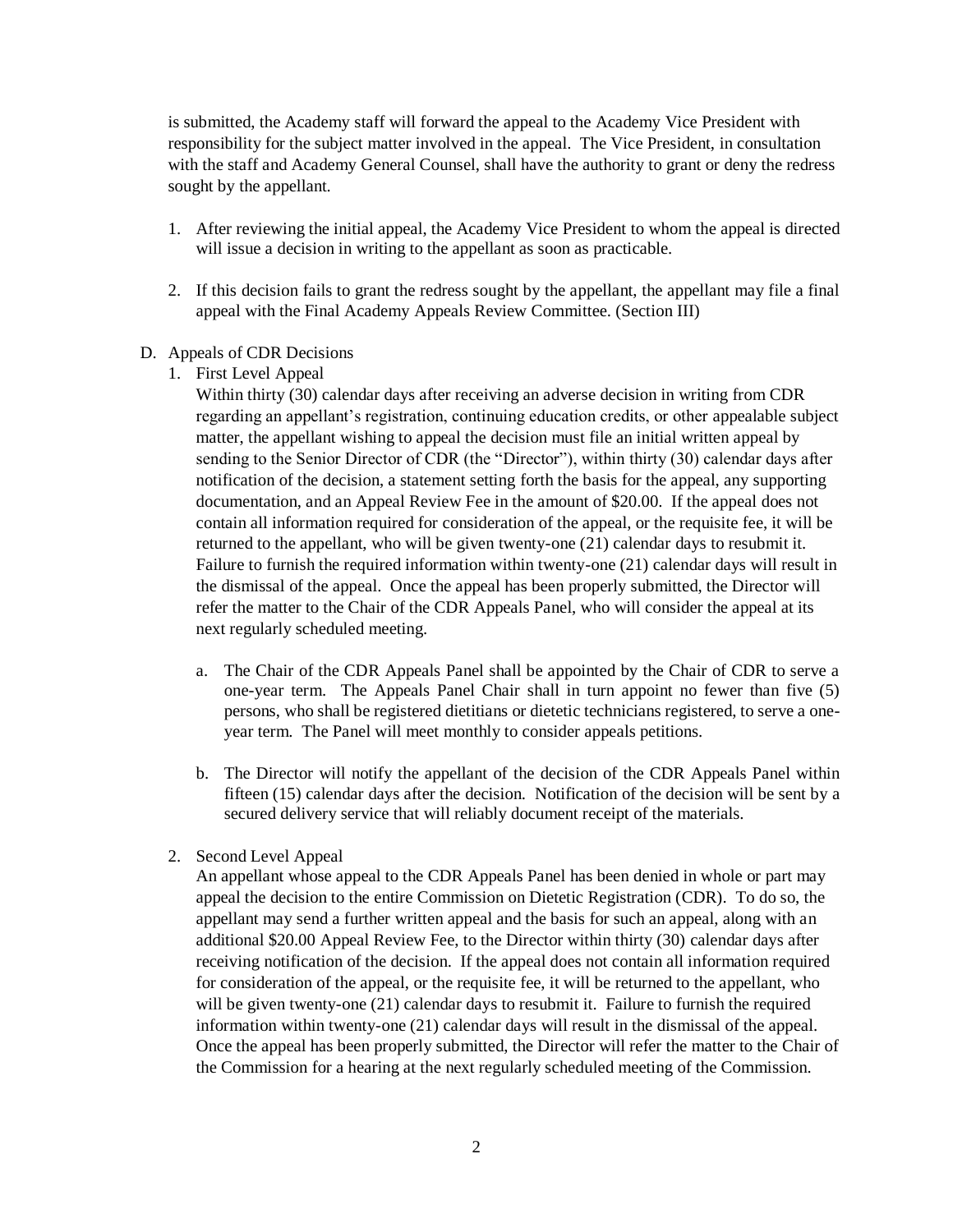- a. The Director will notify the appellant of the decision of the Commission as soon as practicable after the decision by the Commission. The notification will be sent by certified mail, return receipt requested, or by a delivery service that will reliably document receipt of the materials
- b. The appellant may appeal the decision by the Commission by initiating a final appeal with the Final Academy Appeals Review Committee in accordance with the terms of Section III, below.
- III. Academy Appeals Review Committee
	- A. Final Academy Appeals Review Committee (FAARC)

There shall be one final review committee, which shall be named and constituted as follows: Final Academy Appeals Review Committee.

As noted in Section III. C below, the Final Academy Appeals Review Committee (FAARC) shall consider final appeals of actions or decisions by the Academy or CDR after the initial appeals procedures described in Section II.C. have been exhausted.

- B. Committee Composition
	- 1. The Academy President and CDR Chair will jointly appoint the FAARC, consisting of a Chair and two additional members, no later than the first occasion each fiscal year when an appeal is brought to the Committee. The FAARC Chair will be appointed by the Academy President and CDR Chair. The FAARC, once appointed, shall consider to conclusion all appeals brought before it during the fiscal year. The members of the Committee shall consist of the immediate past president of the Academy who is also a registered dietitian (RD), a former CDR commissioner who is also an RD, and a former Academy board member who is not an RD; i.e., allied health professional who is not directly involved in the practice of nutrition and dietetics, has no relationship with a CDR-credentialed individual that would influence his or her judgment, and has not within the past five years worked for or provided contract services to a certification organization. None of these Committee members shall have any prior involvement with the appeals cases.
	- 2. The following individuals are ineligible to serve on the FAARC: current members of the Commission on Dietetic Registration; current members of the Accreditation Council for Education in Nutrition and Dietetics; current members of the Board of Directors of the Academy or the Academy Foundation who are also members of the Academy; employees of the Academy; and anyone who may be unable to render a fair and reasonable opinion or otherwise have an actual or perceived conflict of interest as determined either by the Chair of CDR or the President of the Academy.
- C. Responsibilities
	- 1. The FAARC shall serve as the final decision-making body for appeals of decisions by the Academy that affect appellant members or applicants for membership, and shall thus have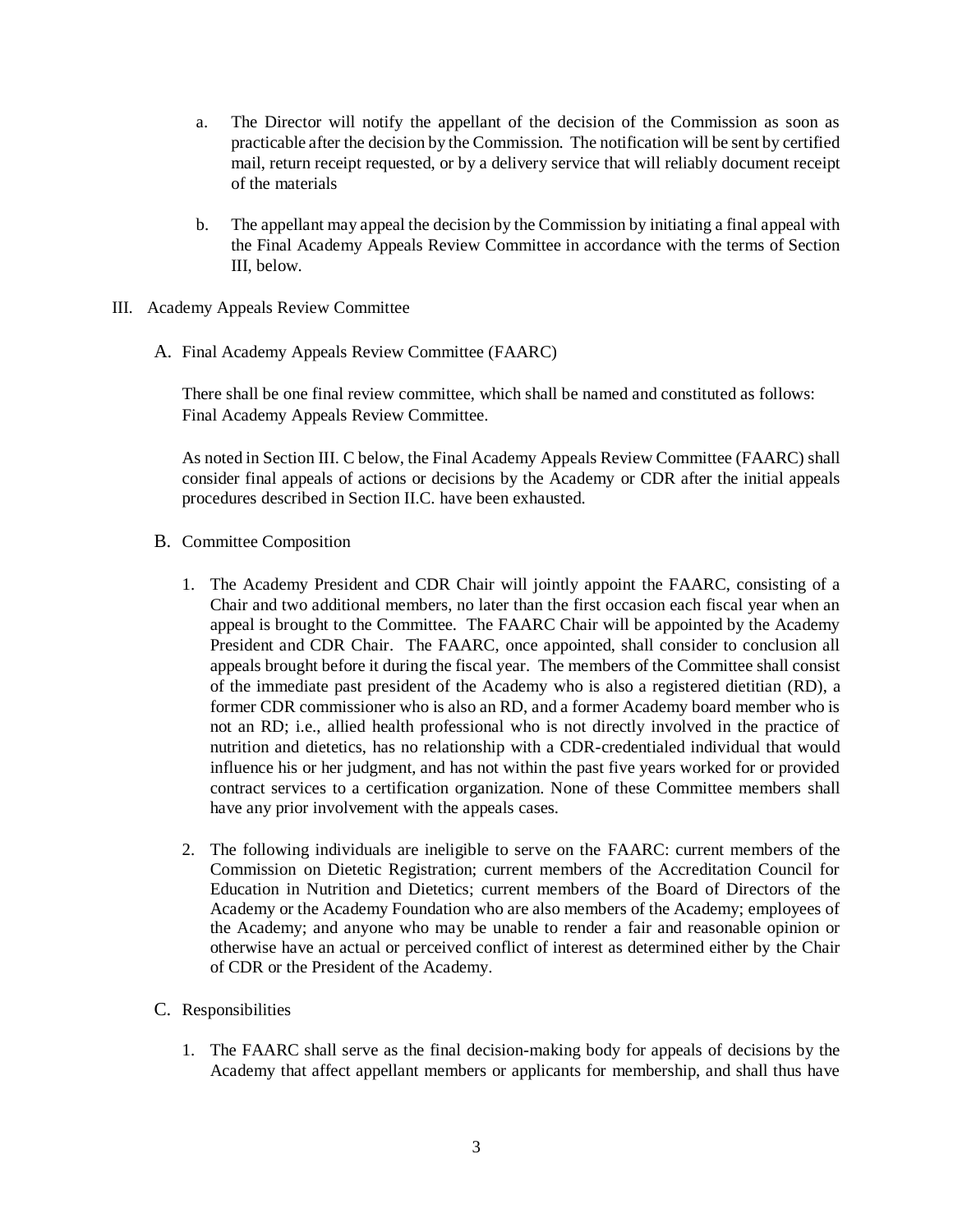its jurisdiction limited to Academy decisions regarding membership and related subject matter that affect the appellant;

- 2. The FAARC shall serve as the final decision-making body for appeals of decisions by CDR that affect appellant members, registrants, or applicants for registration, and shall thus have its jurisdiction limited to CDR decisions regarding registration, certification, continuing education credits, and similar decisions that affect the appellant;
- 3. Determine whether appeals fall under the jurisdiction of the FAARC;
- 4. Arrange for and conduct hearings when it determines that they are necessary; and
- 5. Notify the appellant of the decision of the FAARC.
- D. Filing a Final Appeal

To file a final appeal with the FAARC an appellant shall submit a final appeal to the Chief Executive Officer of the Academy in Chicago (120 S. Riverside Plaza, Suite 2190, Chicago, IL 60606), by certified mail, return receipt requested, or by a delivery service that will reliably document receipt of the materials. This appeal must be received within thirty (30) calendar days after receipt of the written notification of the decision by the Academy or by the Commission.

- 1. A final appeal shall be in writing and shall contain, at a minimum, the following information:
	- a. the decision being appealed;
	- b. the date of the decision;
	- c. why the appellant feels the decision is improper; and
	- d. the redress sought by the appellant.

If the appeal does not contain the information listed above, it will be returned to the appellant, who will be given twenty-one (21) calendar days to resubmit it. Failure to furnish the required information within twenty-one (21) calendar days will result in the dismissal of the final appeal.

- E. Action by the FAARC
	- 1. Upon receipt of the final appeal with the required information, the Academy Executive Office staff shall promptly notify the Vice President, Member Services (VPMS) and the Executive Director of CDR that the appellant is appealing a decision made by the Academy or the Commission.
	- 2. The VPMS shall work with the Academy President and CDR Chair to appoint the FAARC if FAARC has not been appointed for the current fiscal year.
	- 3. The Chair of the FAARC shall acknowledge the final appeal via two day delivery service and ask the staff of the appropriate unit for all relevant written information relating to the case on appeal.
	- 4. The Chair of the FAARC, having provided the members of the FAARC with copies of the final appeal and all relevant materials, shall convene a meeting of the Committee, either in